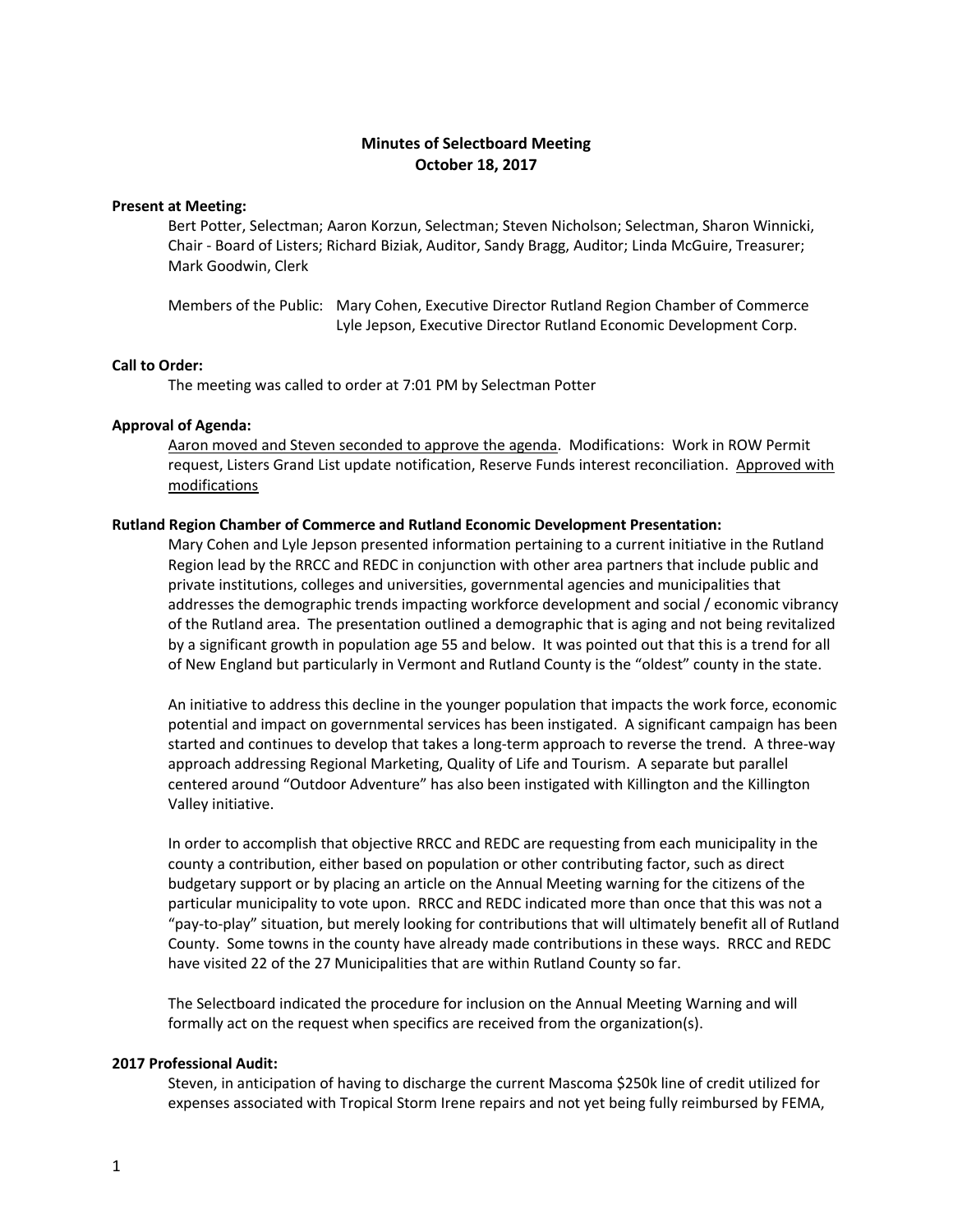requested that the Treasurer inquire if an extension of the current term of the Line of Credit can be extended with Mascoma Bank. If an extension cannot be approved and a new line of credit opened, it is assumed that a Single Audit will need to take place as part of the required documentation submitted to a lending institution. The Board of Auditors have already obtained a model contract that can be utilized to retain a qualified CPA to conduct the requisite audit. Through discussion with participants it was decided that the Treasurer along with a member of the Board of Auditors and a member of the Selectboard modify the model template obtained from VLCT in order to have a Request for Proposal (RFP) ready to be sent to a determined number of potential firms in order to obtain the lowest possible expense for the specified required task, if the inquiry regarding the current Line of Credit warrants.

A follow up and specific action will be addressed at the next Selectboard meeting.

While on the subject of audit, the Treasurer inquired when an audit of the Grand List might be accomplished. Rich Biziak indicated that it is expected to be accomplished in December.

Linda reported that there was a higher rate of delinquencies this year than in years past in meeting the property tax payment deadline. She made note of the fact that the phenomena seemed to impact those properties that had a greater level of assessment. Linda reported that in response to the numerous phone calls she received about the increase, she explained that assessments have not changed, but the tax rate did rise and the higher rate impacted those properties with higher assessments in respect to taxes owed.

The Selectboard acknowledged the recovery of the interest from monies approved and borrowed from the Reserve Funds throughout the course of the year to meet general expense obligations. The interest amounted to \$254.68.

# **2018 Green Up Day Coordinator**

Upon receipt of the nomination from the Chair of the Conservation Commission, Bert moved and Steven seconded to appoint Connie Youngstrom 2018 Green Up Day Coordinator. Approved.

#### **Excess Weight Permit:**

Bert moved and Steven seconded to approve an excess weight permit for Riggs Distler & Co. Inc. All documentation was in order. Approved.

#### **Work in the Right of Way:**

Bert moved and Aaron seconded to approve a Work in ROW permit request from the Cuttingsville Water District in order to repair a leaky valve under the road in the vicinity of Town Hill Rd and Shunpike Rd. Approved, with the stipulation that specifications outlined by the Road Commissioner be followed.

#### **Listers Report:**

Sharon reported that the Current Use files for 2017 are still being received from the VT Dept. of Taxes., the Listers are currently making site visits in respect to building permits that were obtained during the current year for inclusion on the 2018 Grand List and a \$6,000 change to the Grand List Value of a property that was under grievance appeal in 2017 in which an error of a particular construction component was discovered and necessitated in change in value.

# **State Auditor inquiry:**

The Town had received a letter from the Vermont State Auditor regarding inspection reports received in 2015 from the VT DOT and if the repairs outlined in the report had been accomplished.